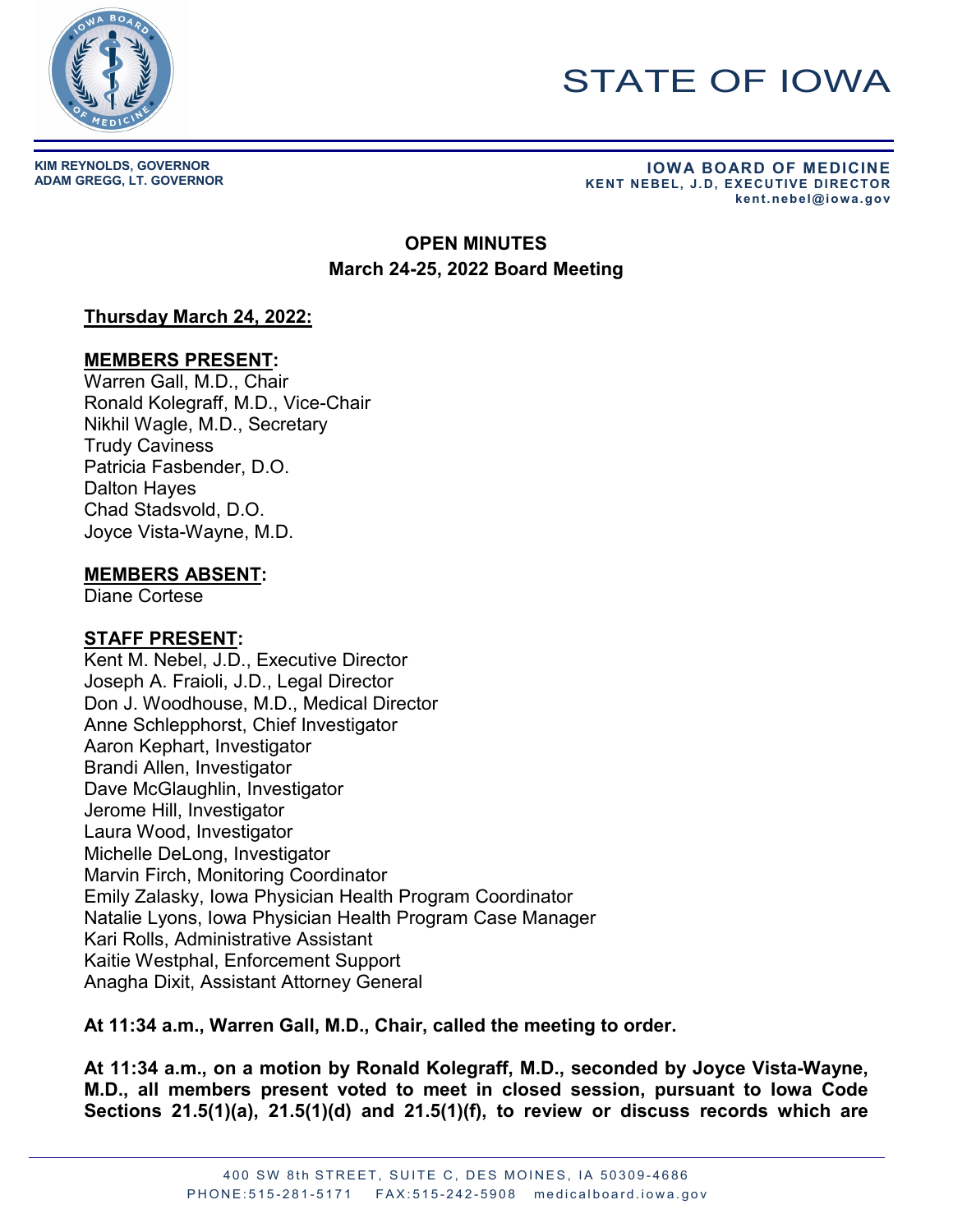**required or authorized by state or federal law to be kept confidential, discuss the contents of a licensing examination or whether to initiate licensee disciplinary investigations or proceedings, and discuss the decision to be rendered in a contested case. Trudy Caviness, Patricia Fasbender, D.O., Warren Gall, M.D., Dalton Hayes, Ronald Kolegraff, M.D., Chad Stadsvold, D.O., Joyce Vista-Wayne, M.D., and Nikhil Wagle, M.D., all voted aye in a roll call vote to approve the motion.**

**At 2:06 p.m., Closed Session went to recess. The Closed Session resumed on Friday, March 25, 2022, at 7:35 a.m.**

#### **Friday, March 25, 2022**

#### **MEMBERS PRESENT**:

Warren Gall, M.D., Chair Ronald Kolegraff, M.D., Vice-Chair Nikhil Wagle, M.D., Secretary Trudy Caviness Patricia Fasbender, D.O. Dalton Hayes Chad Stadsvold, D.O. Joyce Vista-Wayne, M.D.

**MEMBERS ABSENT**:

Diane Cortese

#### **STAFF PRESENT**:

Kent M. Nebel, J.D., Executive Director Joseph A. Fraioli, J.D., Legal Director Don J. Woodhouse, M.D., Medical Director Anne Schlepphorst, Chief Investigator Aaron Kephart, Investigator Brandi Allen, Investigator Dave McGlaughlin, Investigator Jerome Hill, Investigator Laura Wood, Investigator Michelle DeLong, Investigator Marvin Firch, Monitoring Coordinator Emily Zalasky, Iowa Physician Health Program Coordinator Natalie Lyons, Iowa Physician Health Program Case Manager Kari Rolls, Administrative Assistant Anagha Dixit, Assistant Attorney General Chrissy Greco, Assistant to Executive Director Shantel Billington, Office Manager / Financial Manager Kaitie Westphal, Enforcement Support

#### **Closed Session resumed at 7:35 a.m.**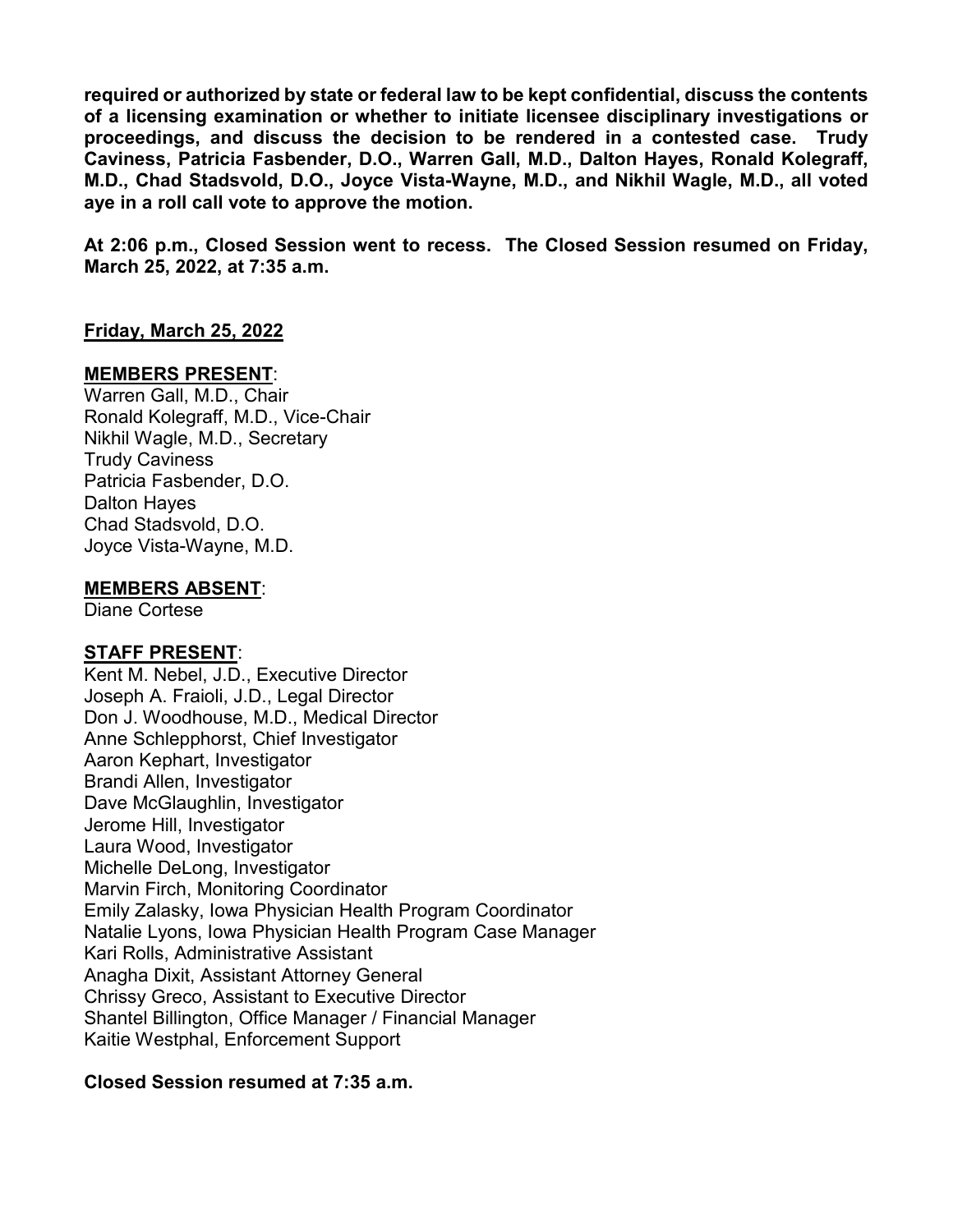**At 8:54 a.m., all members present voted in favor of a motion by Joyce Vista-Wayne, M.D., seconded by Patricia Fasbender, D.O., to meet in an open session.**

### **PUBLIC SESSION:**

**At 9:13 a.m., Kent Nebel, Executive Director, called the public session to order. Roll call was taken. Diane Cortese was absent.** 

**On a motion by Joyce Vista-Wayne, M.D., seconded by Patricia Fasbender, D.O., all Board members present voted to approve the agenda.** 

#### **Public present via Zoom:**

| <b>Name</b>          | <b>Represents</b>        |
|----------------------|--------------------------|
| Jill Eggenburger     | Daughter                 |
| Liam Law             | Self                     |
| <b>Sherri Muller</b> | Self                     |
| Jill Stuecker        | <b>Iowa Dental Board</b> |
| Linda Thiesen        | University of Iowa       |

Miss Muller spoke about her case and investigation with the Board. She said she has made progress in her own endeavors, to alert the public as well as other treatment providers, of her experience as a child, with Dr. Lynn Lindaman.

## **Executive Director's Report can be found [here.](https://medicalboard.iowa.gov/document/executive-directors-report-march-2022)**

## **The Board reviewed and approved the 2023 Board Calendar**

#### **Legislative Update – Kent Nebel, Executive Director**

#### **New Bills we are monitoring:**

**SF 487 Review of State Boards:** This bill requires each state board to justify its existence to a legislative committee every five years and sets the specific criteria.

**HF2203 Liability and Disciplinary Actions:** This bill would bar civil liability and licensee disciplinary action for causing or contributing, directly or indirectly, to the death or injury of an individual while providing or arranging health care in support of the state's response to COVID-19. This includes the off-label use of drugs to treat a patient with a suspected or confirmed case of COVID-19. This does not apply to reckless or willful misconduct. This would not prevent the Board from investigating or disciplining a licensee for a possible violations to the prevailing standard of care.

#### **Previous Bills we are monitoring:**

**HF 2279 & SSB 3039 Tort Reform:** This bill enacts a \$1 million hard cap on non-economic damages.

**HF 2388 Ambulatory Surgical Centers:** This bill requires ambulatory surgical centers to be licensed and provides for inspections by the Department of Inspections and Appeals.

**HF 2389 Dispensing Abortion Drugs:** This bill prohibits dispensing mifepristone for a medical abortion except in a health care setting and requires written informed consent for patients.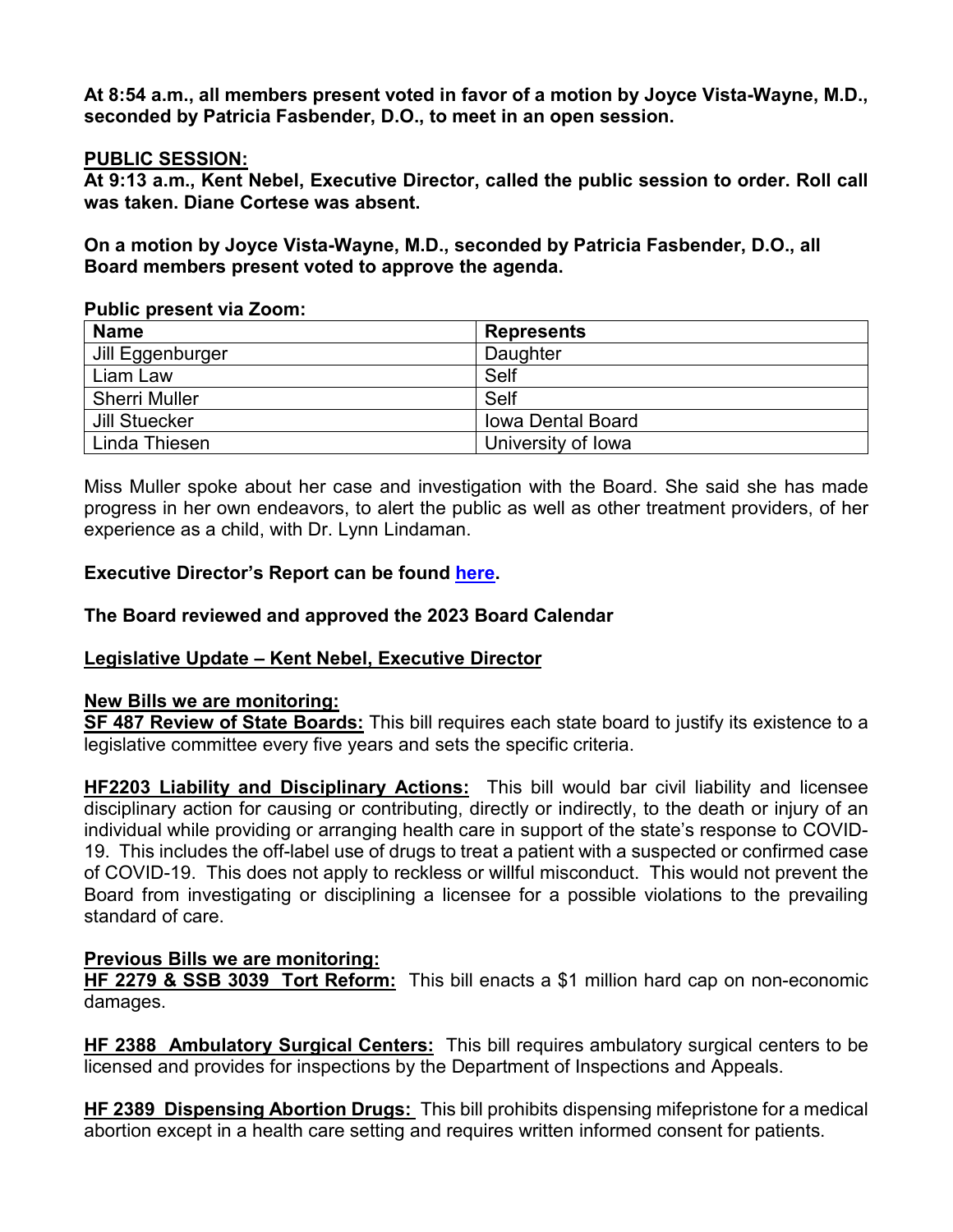**HF 2547 Licensed Midwives:** This bill requires a person practicing midwifery in Iowa to obtain a license to practice beginning July1, 2023. This bill creates a separate Board within the Iowa Department of Public Health.

**HF 2203 / Sf 2117 Off Label Drug Treatments:** Allows patients on mechanical ventilators to receive medicines for off-label purposes under the provisions for the use of experimental drugs to treat terminally ill patients.

**HF 2298 Covid Immunizations:** A bill for an act relating to immunization against COVID-19 requirements for enrollment in any licensed childcare center, elementary or secondary school, or postsecondary school in Iowa.

**HF 2200 Direct Health Care Agreements:** A bill for an act relating to direct health care agreements, and including effective date and applicability provisions.(Formerly HF 625, HF 289.)

## **Administrative Rules update – Joseph Fraioli, Legal Director**

Nothing new to discuss.

#### **Hearing Update – Joseph Fraioli, Legal Director**

## **Judicial Review – Anagha Dixit, Assistant Attorney General**

**Colby v. Board of Medicine – Dennis Colby, M.D.**, the doctor lost a contested case earlier this fall and has filed a petition for judicial review. Briefing and oral arguments are complete and we await a decision from the District Court.

**Robinson v. Board of Medicine-David Robinson, M.D**., entered a settlement agreement with the Board in 2016. In 2019, the Board terminated the terms of his probation. Dr. Robinson requested that the Board rescind the 2016 settlement agreement, and the Board declined to do so. Dr. Robinson has now sought judicial review of this agency action in district court. The appendix in this case was filed but Dr. Robinson alleges that the entire investigatory report should be part of the record. The Board has resisted the matter and a hearing was held on the issue on January 28, 2020. The matter has been submitted and awaiting an order.

Yates v. Board of Medicine-Leroy L. Yates, JR, M.D., lost a contested case on December 12, 2019. The Board was successful at District Court is defending the judicial review. It is now under review by appellate courts.

**Lajeunesse v. Board of Medicine** Michael LaJeunesse was a complainant whose case was closed by the Board and he is attempting to have the Board's decision judicially reviewed. He has attempted multiple avenues to have the matter reviewed by a District Court or higher. Most recently, his judicial review of the Board's decision declining to issue a declaratory order was reviewed by the court and the District Court agreed with the Board's ruling. He has appealed this decision. Briefing is complete and we await a decision by the appellate courts.

**Irland v. Board of Medicine – Mark Irland, M.D**., Dr. Irland was issued a confidential order and filed a Motion to Dismiss at the administrative level, which was denied. He filed a judicial review in response and the Board filed a motion to dismiss his judicial review. The District Court ruled in favor of the Board's position. Dr. Irland appealed and the matter was retained by the Court of Appeals. After oral arguments, the matter was affirmed by the Court of Appeals on March 2, 2022.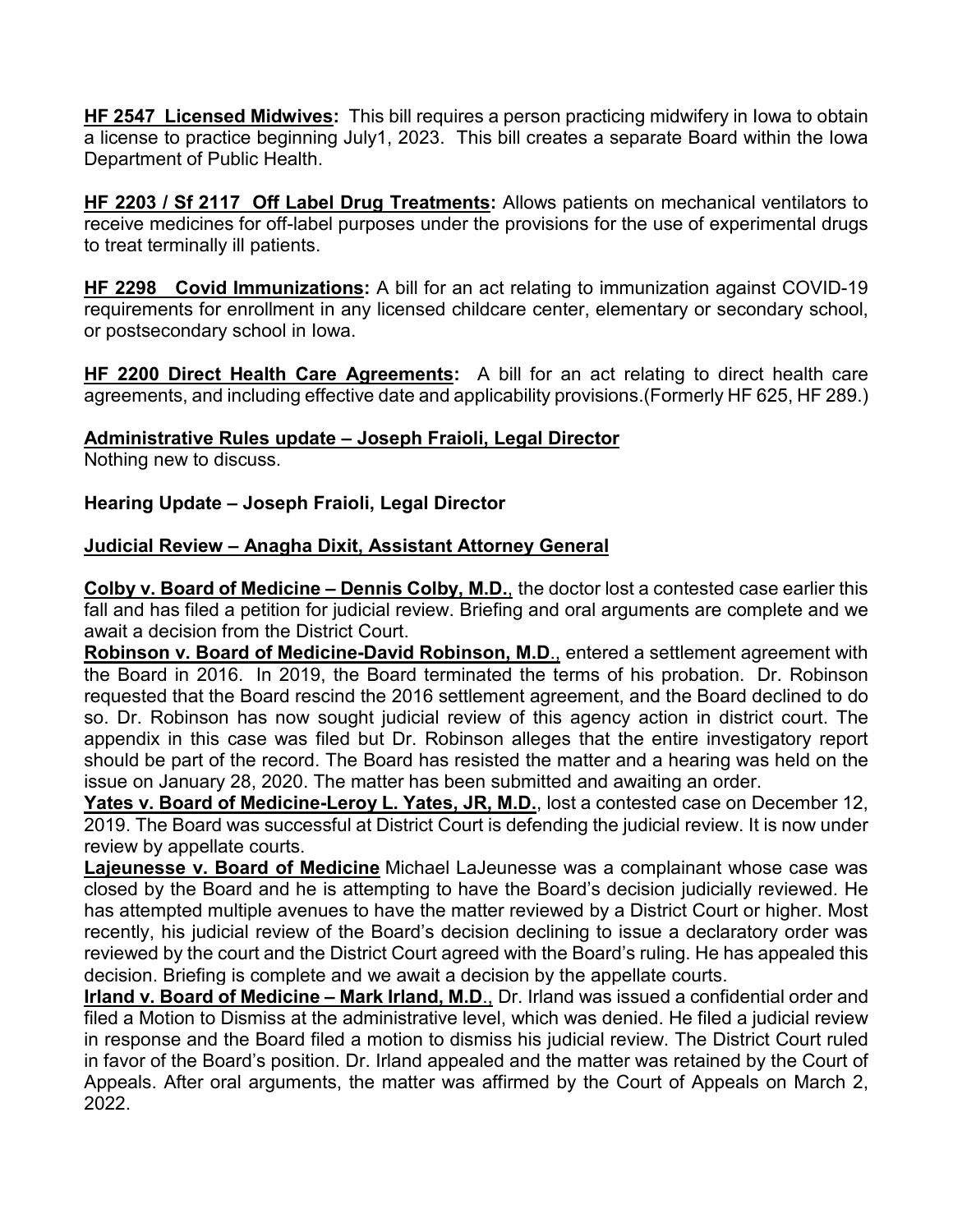**Doe v. Board of Medicine-John Doe, M.D**., Dr. Doe filed a judicial review after losing a contested case hearing before the Board for competency concerns. The matter has been set for briefing and an oral argument in front of the District Court is scheduled for June 3, 2022.

**Iowa Physician Health Program** Coordinator, Emily Zalasky provided the program's monthly statistics and said that she has brought on their two new committee members in February. She stated that she and Natalie Lyons, IPHP Case Coordinator, will be attending a national conference in April for the Federation of State Physicians.

**Interstate Medical Licensure Compact** – Update**s by Dr. Gall and Dr. Fasbender.**

Compact applications have doubled. Texas and Deleware have joined the Compact, bringing the number of states to 37.

**FSMB –** Kent Nebel and Chrissy Greco spoke about the Diversion Equity Inclusion Workgroup Draft Report. They said that the report is very in depth and they hope to gain some insight on how to implement these practices into the Board of Medicine.

Mr. Nebel said that several staff members will be attending the Federation's Annual Meeting at the end of April.

**At 9:45 a.m., on a motion by Nikhil Wagle, M.D., seconded by Ronald Kolegraff, M.D., all members present voted to meet in closed session, pursuant to Iowa Code Sections 21.5(1)(a), 21.5(1)(d) and 21.5(1)(f), to review or discuss records which are required or authorized by state or federal law to be kept confidential, discuss the contents of a licensing examination or whether to initiate licensee disciplinary investigations or proceedings, and discuss the decision to be rendered in a contested case. Trudy Caviness, Patricia Fasbender, D.O., Warren Gall, M.D., Dalton Hayes, Ronald Kolegraff, M.D., Chad Stadsvold, D.O., Joyce Vista-Wayne, M.D., and Nikhil Wagle, M.D., all voted aye in a roll call vote to approve the motion.**

**Anagha Dixit, Assistant Attorney General, left the meeting at 10:41 a.m.**

**At 10:57 a.m., while still in closed session, all members present voted in favor of a motion by Nikhil Wagle, M.D., seconded by Dalton Hayes, to meet in an open session. In open session, the Board took the following actions:**

**On a motion by Trudy Caviness, seconded by Patricia Fasbender, D.O., all Board members present voted to close file 03-2020-530, with no formal action.** 

**On a motion by Trudy Caviness, seconded by Patricia Fasbender, D.O., all Board members present voted to leave open file 02-2021-336.**

**On a motion by Trudy Caviness, seconded by Patricia Fasbender, D.O., all Board members present voted to close file 02-2021-386, with no formal action. Nikhil Wagle, M.D., recused.**

**On a motion by Warren Gall, M.D., seconded by Patricia Fasbender, D.O., all Board members present voted to affirm its original decision to close file 03-2021-501, with no formal disciplinary action.**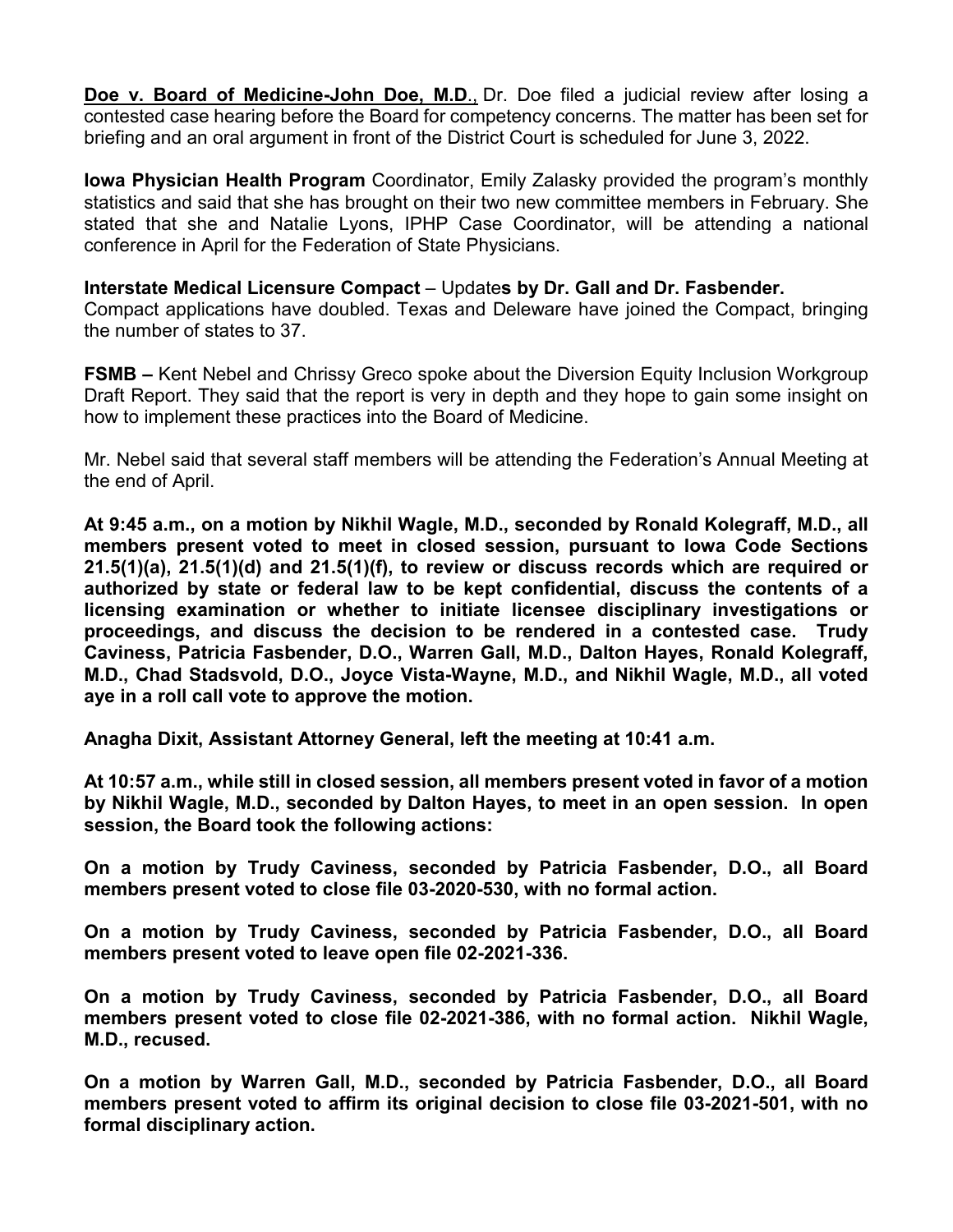**On a motion by Warren Gall, M.D., seconded by Patricia Fasbender, D.O., all Board members present voted to close file 02-2021-493, with no formal action.**

**On a motion by Warren Gall, M.D., seconded by Patricia Fasbender, D.O., all Board members present voted to close file 03-2018-646, with no formal action.**

**On a motion by Warren Gall, M.D., seconded by Patricia Fasbender, D.O., all Board members present voted to close file 02-2018-378, with no formal action.**

**On a motion by Warren Gall, M.D., seconded by Patricia Fasbender, D.O., all Board members present voted to close file 02-2018-545, with no formal action.**

**On a motion by Warren Gall, M.D., seconded by Patricia Fasbender, D.O., all Board members present voted to close file 02-2020-007, with no formal action.**

**On a motion by Warren Gall, M.D., seconded by Patricia Fasbender, D.O., all Board members present voted to close file 02-2021-548, with no formal action.**

**On a motion by Warren Gall, M.D., seconded by Patricia Fasbender, D.O., all Board members present voted to close file 02-2022-023, with no formal action.**

**On a motion by Warren Gall, M.D., seconded by Patricia Fasbender, D.O., all Board members present voted to close file 02-2021-394, with no formal action.**

**On a motion by Warren Gall, M.D., seconded by Patricia Fasbender, D.O., all Board members present voted to close file 02-2021-168, with no formal action.**

**On a motion by Warren Gall, M.D., seconded by Patricia Fasbender, D.O., all Board members present voted to close file 02-2021-382, with no formal action.**

**On a motion by Warren Gall, M.D., seconded by Patricia Fasbender, D.O., all Board members present voted to close file 03-2021-061, with no formal action.**

**On a motion by Dalton Hayes, seconded by Patricia Fasbender, D.O., all Board members present voted to close file 02-2021-022, with no formal action.**

**On a motion by Dalton Hayes, seconded by Patricia Fasbender, D.O., all Board members present voted to close file 02-2021-056, with no formal action.**

**On a motion by Dalton Hayes, seconded by Patricia Fasbender, D.O., all Board members present voted to close file 03-2019-705, with no formal action.**

**On a motion by Dalton Hayes, seconded by Patricia Fasbender, D.O., all Board members present voted to close file 03-2021-184, with no formal action.**

**On a motion by Dalton Hayes, seconded by Patricia Fasbender, D.O., all Board members present voted to close file 02-2021-362, with no formal action.**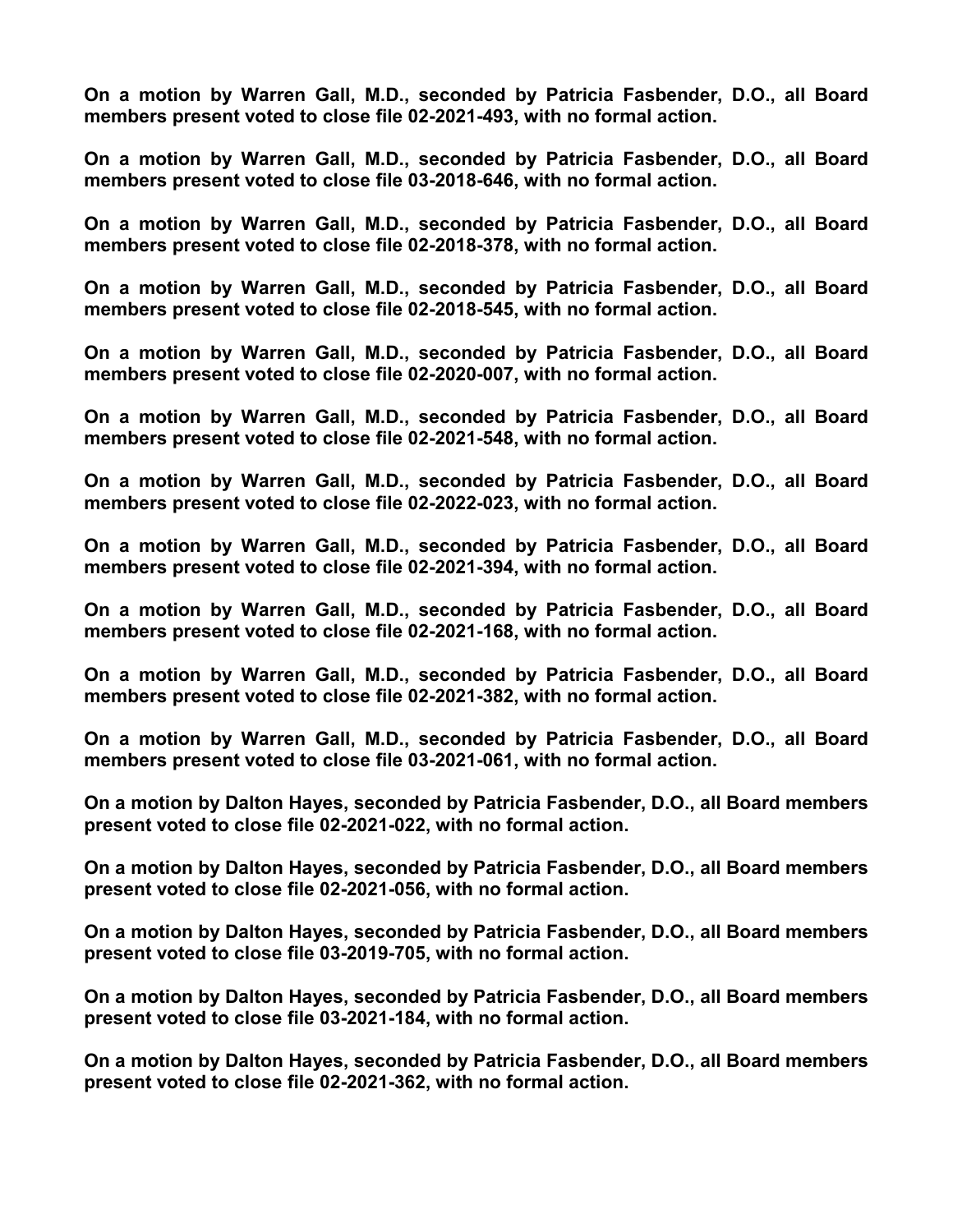**On a motion by Dalton Hayes, seconded by Patricia Fasbender, D.O., all Board members present voted to close file 02-2021-379, with no formal action.**

**On a motion by Dalton Hayes, seconded by Patricia Fasbender, D.O., all Board members present voted to close file 02-2021-388, with no formal action.**

**On a motion by Dalton Hayes, seconded by Patricia Fasbender, D.O., all Board members present voted to close file 02-2021-413, with no formal action. Nikhil Wagle, M.D., recused.**

**On a motion by Dalton Hayes, seconded by Patricia Fasbender, D.O., all Board members present voted to close file 02-2021-303, with no formal action.**

**On a motion by Dalton Hayes, seconded by Patricia Fasbender, D.O., all Board members present voted to close file 02-2021-304, with no formal action.**

**On a motion by Dalton Hayes, seconded by Patricia Fasbender, D.O., all Board members present voted to close file 02-2021-512, with no formal action.**

**On a motion by Dalton Hayes, seconded by Patricia Fasbender, D.O., all Board members present voted to close file 02-2022-120, with no formal action.**

**On a motion by Dalton Hayes, seconded by Patricia Fasbender, D.O., all Board members present voted to close file 02-2021-531, with no formal action.**

**On a motion by Dalton Hayes, seconded by Patricia Fasbender, D.O., all Board members present voted to leave open file 03-2021-518.**

**On a motion by Dalton Hayes, seconded by Patricia Fasbender, D.O., all Board members present voted to close file 03-2021-472, with no formal action.**

**On a motion by Dalton Hayes, seconded by Patricia Fasbender, D.O., all Board members present voted to leave open file 02-2021-072.**

**On a motion by Dalton Hayes, seconded by Patricia Fasbender, D.O., all Board members present voted to close file 03-2021-330, with no formal action.**

**On a motion by Ronald Kolegraff, M.D., seconded by Patricia Fasbender, D.O., all Board members present voted to close file 02-2021-331, with no formal action.**

**On a motion by Ronald Kolegraff, M.D., seconded by Patricia Fasbender, D.O., all Board members present voted to close file 02-2021-484, with no formal action.**

**On a motion by Ronald Kolegraff, M.D., seconded by Patricia Fasbender, D.O., all Board members present voted to leave open file 02-2020-120.**

**On a motion by Ronald Kolegraff, M.D., seconded by Patricia Fasbender, D.O., all Board members present voted to leave open file 02-2021-316.**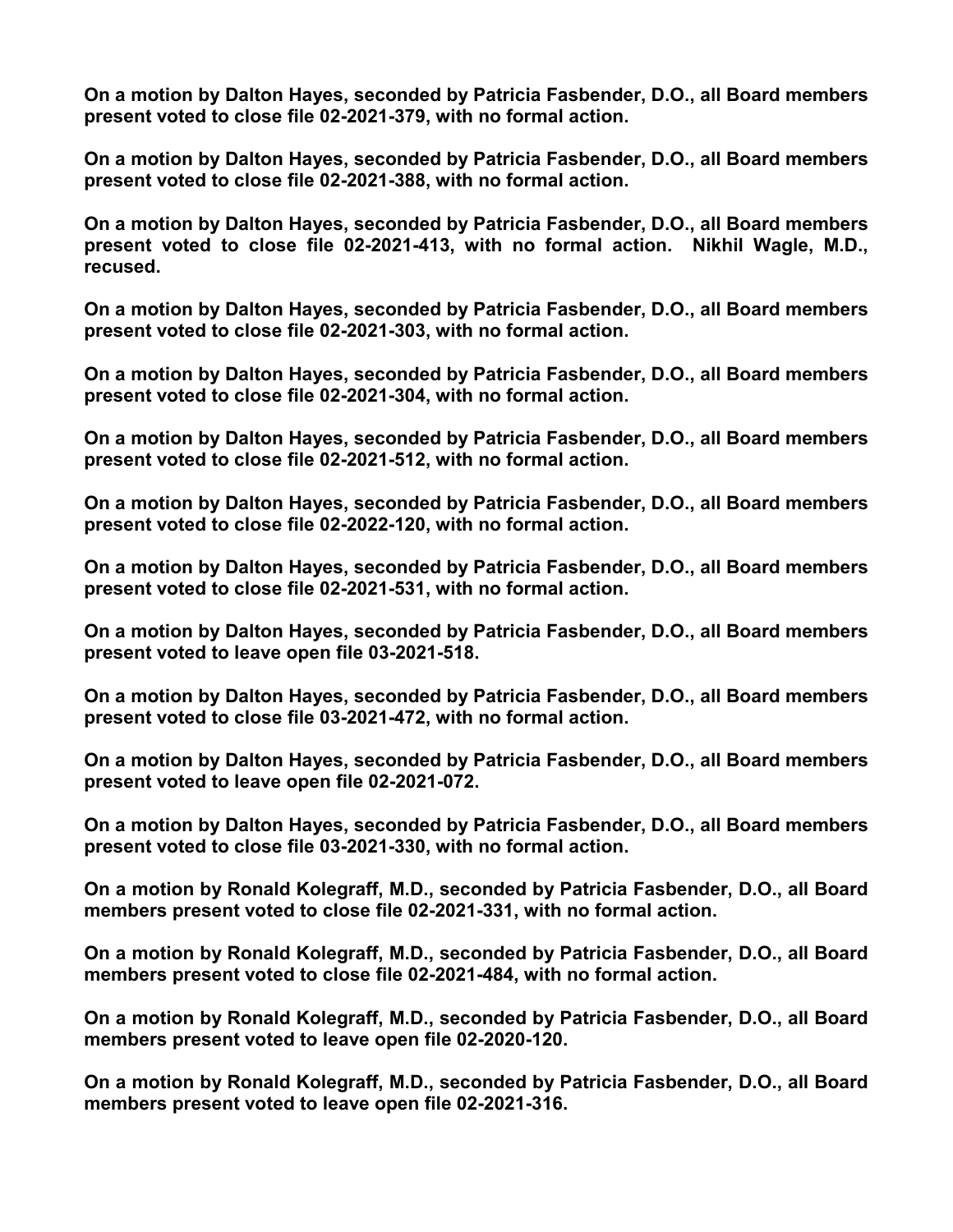**On a motion by Ronald Kolegraff, M.D., seconded by Patricia Fasbender, D.O., all Board members present voted to close file 02-2021-348, with no formal action.**

**On a motion by Ronald Kolegraff, M.D., seconded by Patricia Fasbender, D.O., all Board members present voted to close file 03-2020-110, with no formal action.**

**On a motion by Ronald Kolegraff, M.D., seconded by Patricia Fasbender, D.O., all Board members present voted to close file 02-2020-111, with no formal action.**

**On a motion by Ronald Kolegraff, M.D., seconded by Patricia Fasbender, D.O., all Board members present voted to leave open file 02-2021-341.**

**On a motion by Ronald Kolegraff, M.D., seconded by Patricia Fasbender, D.O., all Board members present voted to close file 02-2020-332, with no formal action.**

**On a motion by Ronald Kolegraff, M.D., seconded by Patricia Fasbender, D.O., all Board members present voted to close file 02-2021-503, with no formal action.**

**On a motion by Ronald Kolegraff, M.D., seconded by Patricia Fasbender, D.O., all Board members present voted to leave open file 02-2021-563.**

**On a motion by Ronald Kolegraff, M.D., seconded by Patricia Fasbender, D.O., all Board members present voted to close file 02-2021-403, with no formal action.**

**On a motion by Ronald Kolegraff, M.D., seconded by Patricia Fasbender, D.O., all Board members present voted to leave open file 02-2021-514.**

**On a motion by Ronald Kolegraff, M.D., seconded by Patricia Fasbender, D.O., all Board members present voted to close file 02-2021-504, with no formal action.**

**On a motion by Ronald Kolegraff, M.D., seconded by Patricia Fasbender, D.O., all Board members present voted to close file 02-2021-457, with no formal action.**

**On a motion by Nikhil Wagle, M.D., seconded by Patricia Fasbender, D.O., all Board members present voted to leave open file 02-2017-645.**

**On a motion by Nikhil Wagle, M.D., seconded by Patricia Fasbender, D.O., all Board members present voted to leave open file 02-2021-255.**

**On a motion by Joyce Vista-Wayne, M.D., seconded by Ronald Kolegraff, M.D., all Board members present voted to accept the Screening Committee Report and its recommendations.**

**On a motion by Nikhil Wagle, M.D., seconded by Patricia Fasbender, D.O., all Board members present voted to accept the Licensure Committee Report and its recommendations.**

**On a motion by Ronald Kolegraff, M.D., seconded by Trudy Caviness, all Board members present voted to accept the Monitoring Committee Report and its recommendations.**